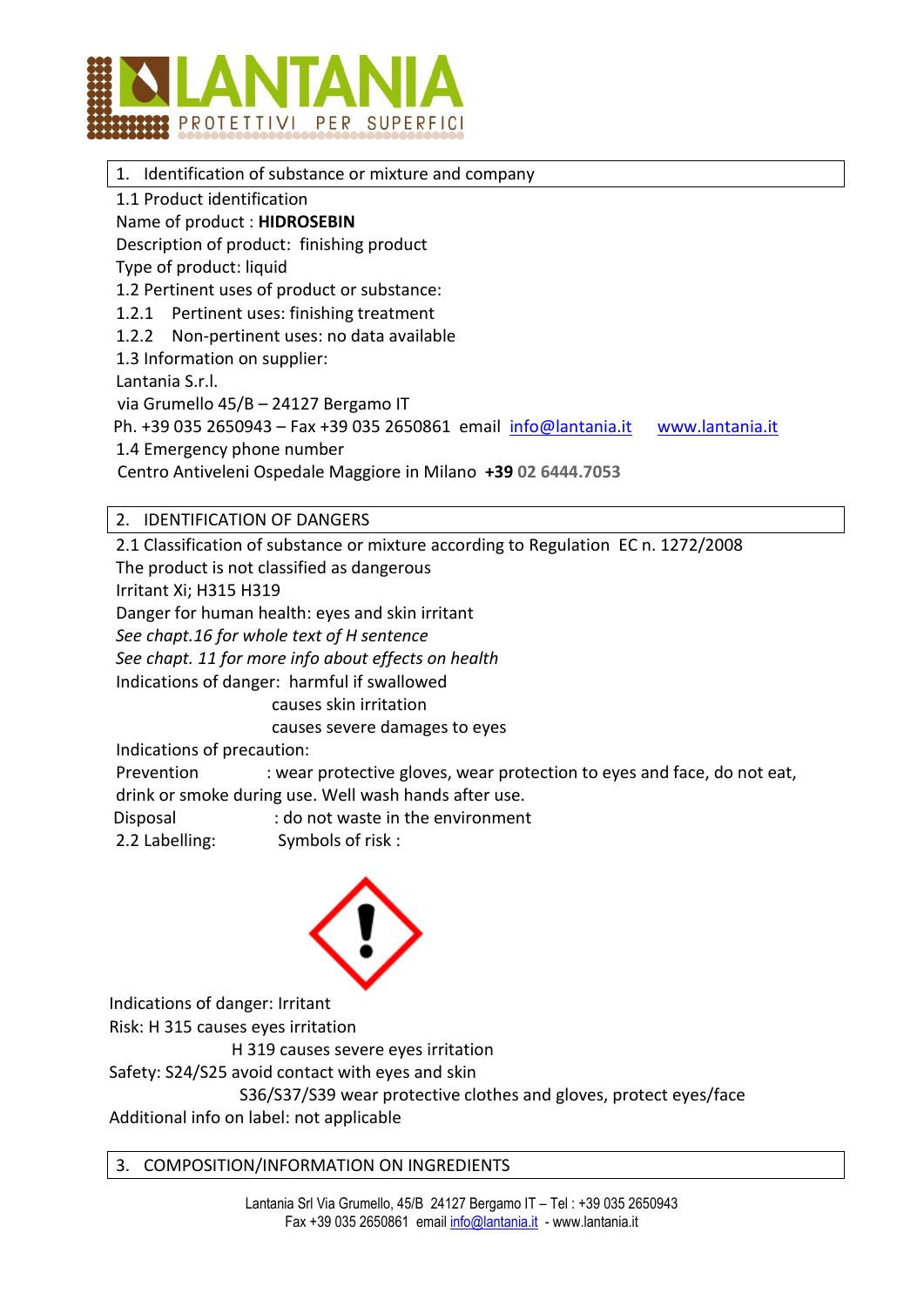

### **3.1 SUBSTANCES**

Not applicable

# **3.2 MIXTURES**

No dangerous component to be indicated according to Regulation (CE) no. 1907/2006 and (CE) No.453/2010

|--|

4.1 Description of first aid measures

First aid in case of contact with skin: Remove dirty shoes and clothes, then dispose safely Wash the concerned area with water and soap. Immediately call a doctor in case irritations, swelling or redness generate or persist.

First aid in case of contact with eyes: Rinse gently with water for some minutes. Call the doctor in case of persistant irritation.

4.2 Main acute and delayed symptoms and effects

- skin contact in the set of the skin contact in the skin contact in the skin contact in the skin contact in the skin contact in the skin contact in the skin contact in the skin contact in the skin contact in the skin cont
- eyes contact : Eyes irritation

4.3 Indications on the need to call a doctor and special treatments

No data available

5. ANTI-FIRE MEASURES

The product is not flammable

6. ACCIDENTAL DISCHARGE

- 6.1 Personal precautions, protective equipment and emergency procedures: wear personal protective equipments
- 6.2 Precautions for environment : avoid discharge in water
- 6.3 Methods and materials to clean and collect: collect with absorbent materials like

 sand, sawdust and dispose according to rules about disposal.

7. HANDLING AND WAREHOUSE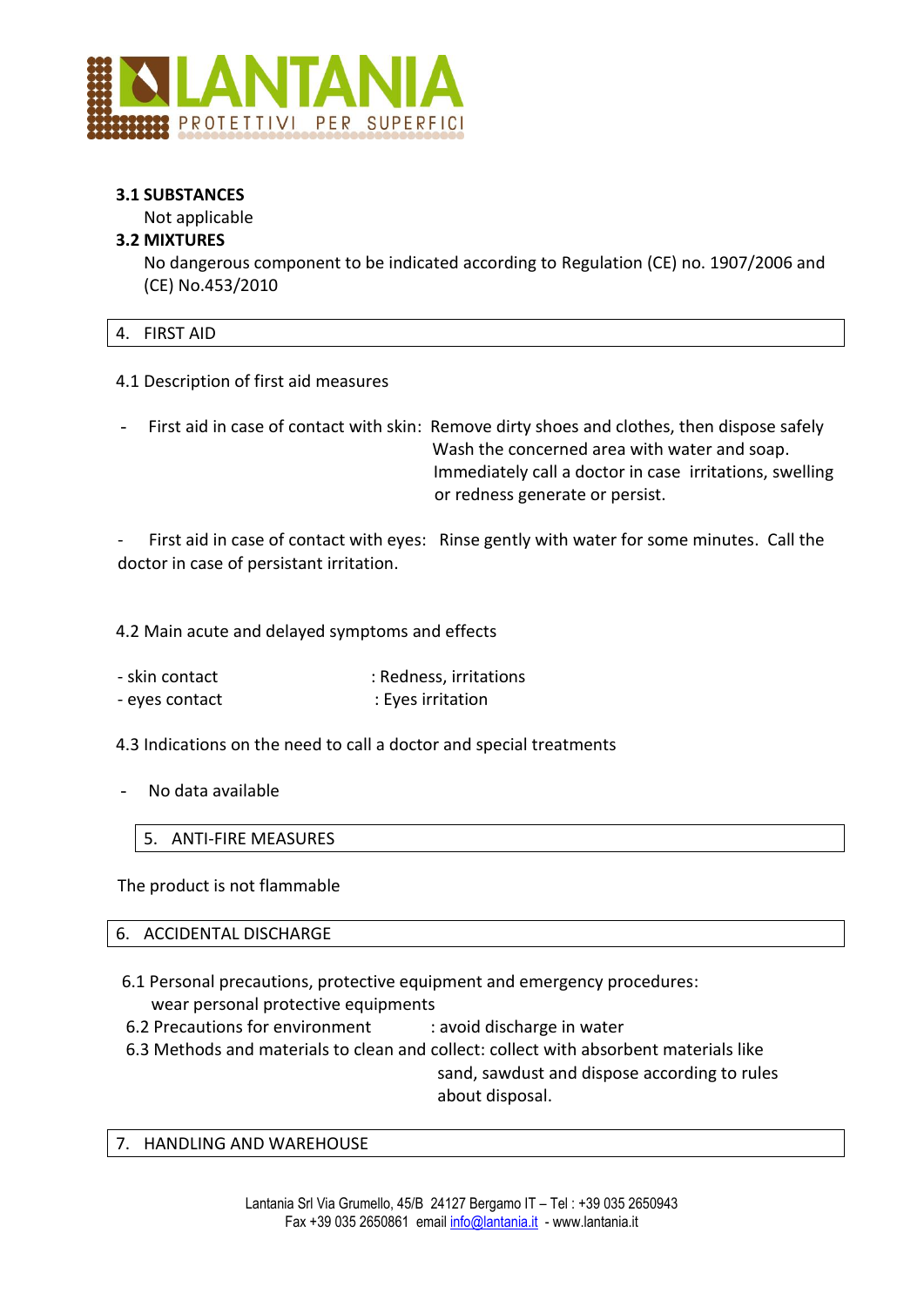

7.1 Safety handle: wear gloves, apron, glasses and boots

7.2 Safety warehouse: keep container well sealed in a dry place, protect from freeze and avoid temperature higher than 40°C. Do not place together with acids and strong basis.

7.3 Specific final uses: finishing treatment

# 8. EXPOSURE CONTROL – PERSONAL PROTECTION

8.1 Limits of exposure: no substance with limit of exposure is included

8.2 Exposure control

- technical checks : handle inside ventilated areas

 - individual protection: wear gloves and glasses, in normal use conditions no vapor is generated

- Environmental control: avoid product discharge in sewer

# 9. CHEMICAL AND PHYSICAL PROPERTIES

- 9.1 Information on chemical and basilar physical properties
- status : liquid
- color: white
- odor: typical
- odor threshold: no data available
- pH: between 6 and 8
- boiling point: approx. 105°C
- fusion point: not applicable
- flashing point: not applicable
- ignition temperature: n.d.
- vapor tension: n.d.
- viscosity: approx. 30 mPa s
- solubility: soluble in water

#### 10. STABILITY AND REACTIVITY

- 10.1 Reactivity: no particular dangerous reaction in normal use condition
- 10.2 Chemical stability: the product is chemically stable
- 10.3 Possibility of dangerous reaction: n.d.
- 10.4 Conditions to avoid: contact with acids and strong basis
- 10.5 Non-compatible materials: no data available
- 10.6 Dangerous products of decomposition: decomposition starts at temperatures higher than 150°C; in normal use conditions no dangerous substance will decompose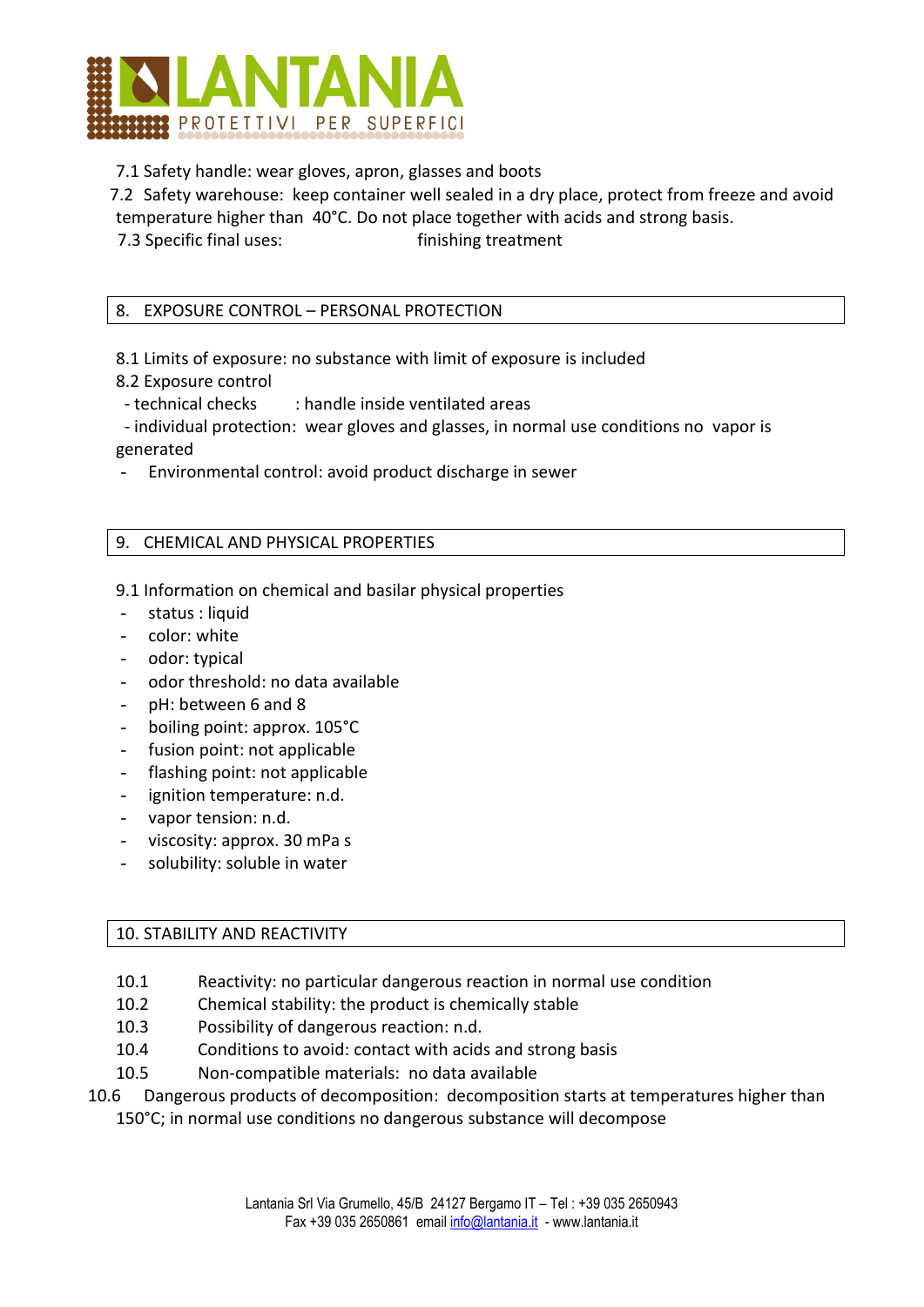

### 11. TOXICITY INFORMATION

- Inhalation acute toxicity: n.d.
- Oral acute toxicity: LD50 ratto > 5.110 mg/kg
- Contact with skin: may cause irritation
- Contact with eyes: may cause eyes irritation
- Cancerogenicità: no data available
- Mutagenicità: no data available
- Teratogenicità: no data available

#### 12. ECOLOGICAL INFORMATION

- Water toxicity: no data available
- Persistence and biodegradability : no data available
- Bioaccumulability: no data available

#### 13. DISPOSAL

- Methods of wastes treatment: during normal use no waste is generated.
- Methods of container treatment: make sure the container is totally empty and re-use if possible.

#### 14. TRANSPORT

ADR not applicable IMDG not applicable IATA not applicable

#### 15. REGULATION

- 15.1 Regulation on health, safety and environment specific for the mixture
- Regulation CE n. 1907/2006 (Reach), Annex XIV list of substances subject to authorization – substances SVHC: not present in the list
- Annex XVII: not present in the list

#### 16. ADDITIONAL INFORMATION

16.1 Classification according to Regulation CE 1272/2008

- Hazard indications

H315 causes skin irritation